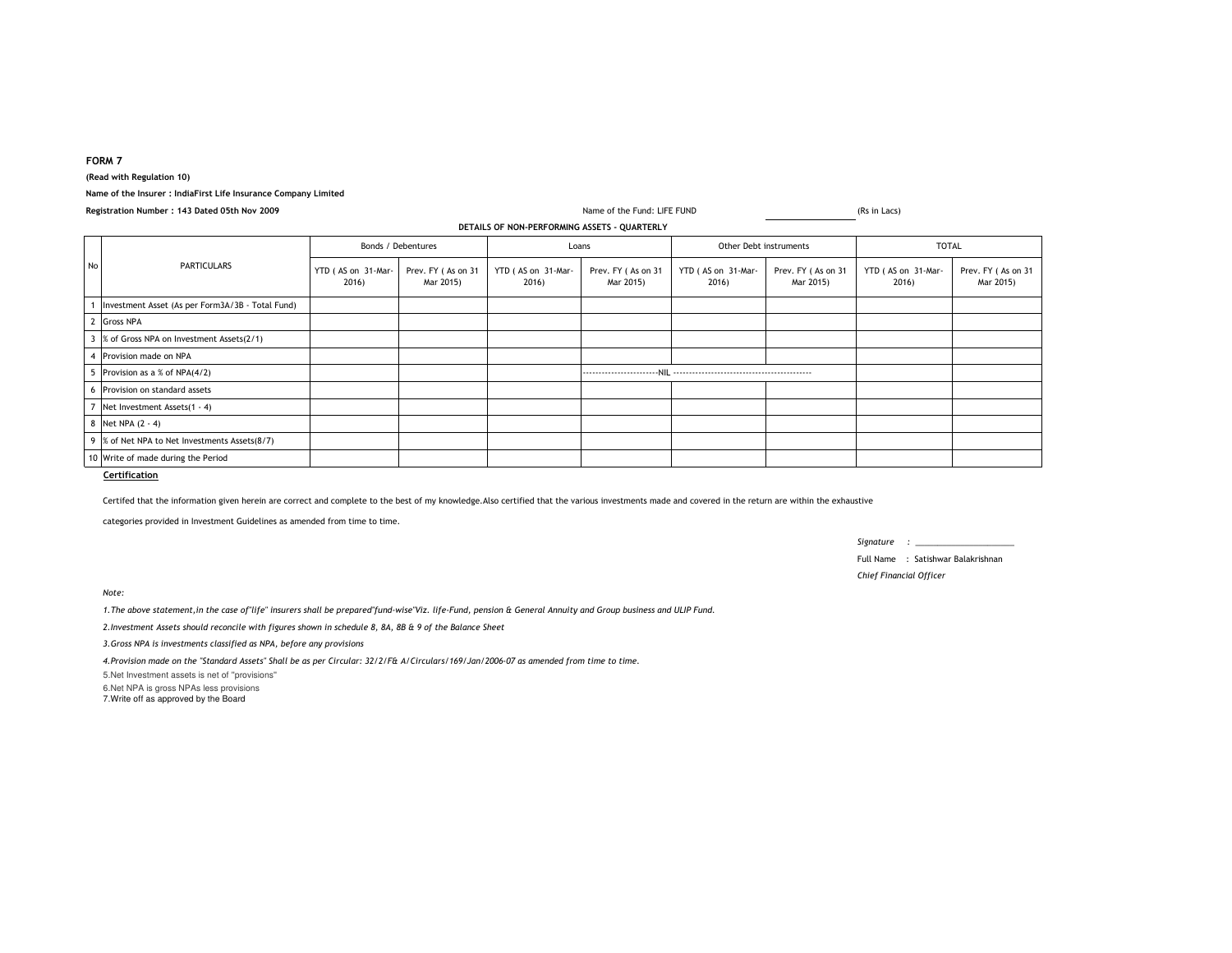## **FORM 7 (Read with Regulation 10) Name of the Insurer : IndiaFirst Life Insurance Company LimitedRegistration Number : 143 Dated 05th Nov 2009**

Name of the Fund: PENSION AND GEN ANNUITY BUSINESS (Rs in Lacs) **DETAILS OF NON-PERFORMING ASSETS - QUARTERLY**

|    |                                                  | Bonds / Debentures |                    | Loans              |                    | Other Debt instruments |                    | <b>TOTAL</b>       |                    |
|----|--------------------------------------------------|--------------------|--------------------|--------------------|--------------------|------------------------|--------------------|--------------------|--------------------|
| No | PARTICULARS                                      | YTD (AS on 31-Mar- | Prev. FY (As on 31 | YTD (AS on 31-Mar- | Prev. FY (As on 31 | YTD (AS on 31-Mar-     | Prev. FY (As on 31 | YTD (AS on 31-Mar- | Prev. FY (As on 31 |
|    |                                                  | 2016)              | Mar 2015)          | 2016)              | Mar 2015)          | 2016)                  | Mar 2015)          | 2016)              | Mar 2015)          |
|    | Investment Asset (As per Form3A/3B - Total Fund) |                    |                    |                    |                    |                        |                    |                    |                    |
|    | 2 Gross NPA                                      |                    |                    |                    |                    |                        |                    |                    |                    |
|    | % of Gross NPA on Investment Assets(2/1)         |                    |                    |                    |                    |                        |                    |                    |                    |
|    | 4 Provision made on NPA                          |                    |                    |                    |                    |                        |                    |                    |                    |
|    | Provision as a % of NPA(4/2)                     |                    |                    |                    |                    |                        |                    |                    |                    |
|    | Provision on standard assets                     |                    |                    |                    |                    |                        |                    |                    |                    |
|    | Net Investment Assets(1 - 4)                     |                    |                    |                    |                    |                        |                    |                    |                    |
|    | 8 Net NPA (2 - 4)                                |                    |                    |                    |                    |                        |                    |                    |                    |
|    | 9 % of Net NPA to Net Investments Assets(8/7)    |                    |                    |                    |                    |                        |                    |                    |                    |
|    | 10 Write of made during the Period               |                    |                    |                    |                    |                        |                    |                    |                    |

**Certification**

categories provided in Investment Guidelines as amended from time to time.Certifed that the information given herein are correct and complete to the best of my knowledge.Also certified that the various investments made and covered in the return are within the exhaustive

*Signature : \_\_\_\_\_\_\_\_\_\_\_\_\_\_\_\_\_\_\_\_\_\_*

Full Name : Satishwar Balakrishnan*Chief Financial Officer*

*Note:*

*1.The above statement,in the case of"life" insurers shall be prepared"fund-wise"Viz. life-Fund, pension & General Annuity and Group business and ULIP Fund.*

*2.Investment Assets should reconcile with figures shown in schedule 8, 8A, 8B & 9 of the Balance Sheet*

*3.Gross NPA is investments classified as NPA, before any provisions*

*4.Provision made on the "Standard Assets" Shall be as per Circular: 32/2/F& A/Circulars/169/Jan/2006-07 as amended from time to time.*

5.Net Investment assets is net of ''provisions''

6.Net NPA is gross NPAs less provisions

7.Write off as approved by the Board